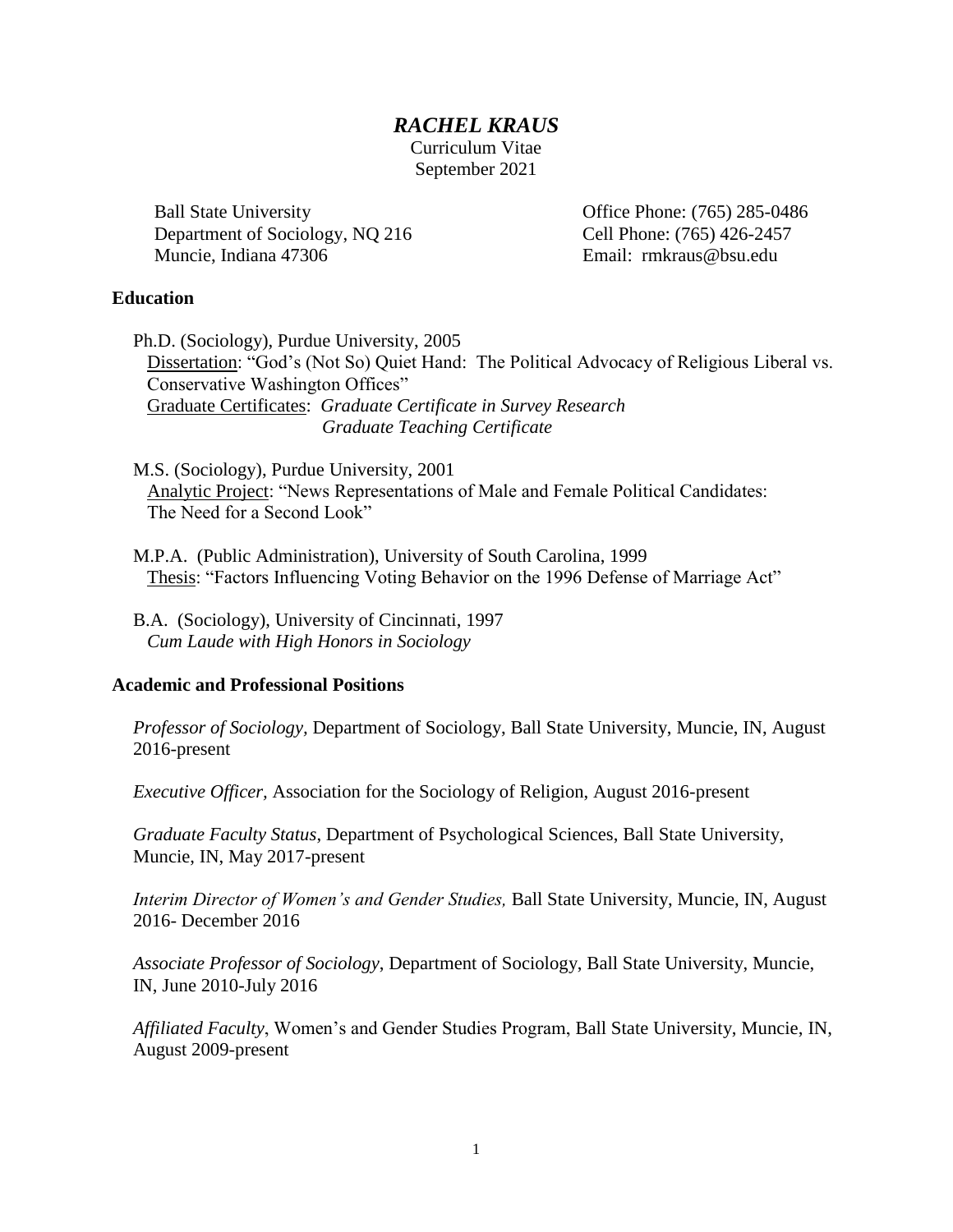*Assistant Professor of Sociology*, Department of Sociology, Ball State University, Muncie, IN, August 2005-May 2010

*Computer Assisted Telephone Interviewing System (CATI) Project Manager,* Social Research Institute, Purdue University, West Lafayette, IN, September 2002-July 2005

*Graduate Instructor*, Purdue University, Department of Sociology and Anthropology, West Lafayette, IN, June 2001-May 2005

*Legislative Fellow* (Congressional Fellowship awarded by the Women's Research and Education Institute), Office of Congressman Adam B. Schiff, Washington, D.C., January 2002- August 2002

*Adjunct Professor,* Ivy Tech State College, Lafayette, IN, August 2003-May 2004

*Graduate Research Assistant*, American Religion Data Archive (ARDA), Purdue University, West Lafayette, IN, January 2000-August 2000

*State Government Intern*, South Carolina Department of Alcohol and Other Drug Abuse Services, Columbia, SC, September 1998-May 1999

*Graduate Research Assistant*, University of South Carolina, Columbia, SC, August 1997-May 1998

#### **Areas of Interest**

Sociology of religion and spirituality Sociology of gender

Social psychology and identity **Qualitative methodologies and mixed methods** 

### **RESEARCH**

#### **Refereed Academic Publications**

**Kraus, Rachel**. 2020. "Abandoning Belly Dance: Leaving Female-Dominated Serious Leisure." *International Journal for the Sociology of Leisure.* 3:135-152.

Kilgore, Alexcia, **Rachel Kraus**, and Linh Littleford. 2020. "But I'm Not Allowed to Be Mad": How Black Women Cope with Gendered Racial Microaggressions Through Writing. *Translational Issues in Psychological Sciences*.

**Kraus, Rachel**. 2018. "Qualitative Research and Interviewing" pp. 531-566 in *Principles of Research in Behavioral Science. 4th ed*. Edited by Mary E. Kite and Bernard E. Whitley, Jr. Routledge. New York, NY.

Desmond, Scott A., **Rachel Kraus**, and Brendan J. L. Dugan. 2018. "Let the Heavens Be Glad, and the Earth Rejoice: Religion and Life Satisfaction Among Emerging Adults in the United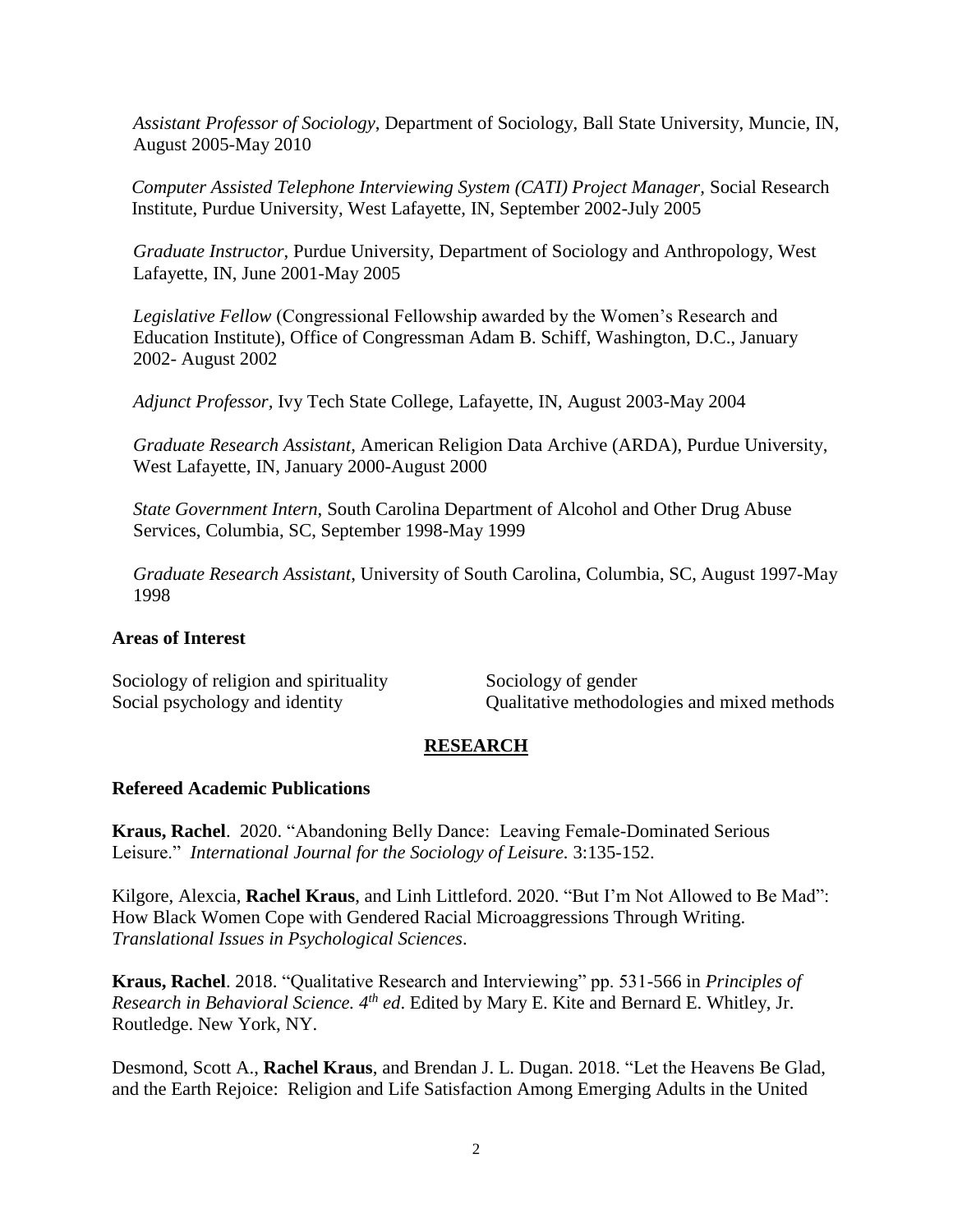States." *Mental Health, Religion & Culture* 21:304-318. and the Earth be Glad: Religion and Life Satisfaction."

Zeininger, Katherine, Mellisa Holtzman, and **Rachel Kraus.** 2017. "The Reciprocal Relationship Between Religious Beliefs and Acceptance of One's Gay or Lesbian Family Member." *Sociological Spectrum* 37:282-298.

**Kraus, Rachel**. 2017. *Gendered Bodies and Leisure: The Practice and Performance of American Belly Dance*. Routledge.

Palmer, Zachary, and **Rachel Kraus**. 2017. "Live in Israel. Live the Dream": Identity, Belonging, and Contemporary American Jewish Migration to Israel." *Sociological Focus* 50(3): 228-243.

**Kraus, Rachel**, Scott Desmond, and Zachary Palmer. 2015. "Being Thankful: Examining the Relationship between Young Adult Religiosity and Gratitude." *Journal of Religion and Health* 54(4):1331-1344.

**Kraus, Rachel**. 2014. "Transforming Spirituality in Artistic Leisure: How Spiritual Meaning of Belly Dance Changes Over Time." *Journal for the Scientific Study of Religion*: 53:459-478.

Desmond, Scott A. and **Rachel Kraus**. 2014. "The Effects of Importance of Religion and Church Attendance on Adolescents' Moral Beliefs." *Sociological Focus* 47:11-31.

**Kraus, Rachel**. 2013. "Becoming a Belly Dancer: Gender, the Life Course, and the Beginnings of a Serious Leisure Career." *Leisure Studies*: 1-16.

**Kraus, Rachel**. 2013. "I Really Don't Do It for The Spirituality": How Often Do Belly Dancers Infuse Artistic Leisure with Spiritual Meaning?" *Implicit Religion*. 16:301-318

Desmond, Scott and **Rachel Kraus**. 2012. "Liar, Liar: Adolescent Religiosity and Lying to Parents" *Interdisciplinary Journal of Research on Religion*: online

**Kraus, Rachel**. 2012. "Spiritual Origins and Belly Dance: How and When Artistic Leisure Becomes Spiritual." *Journal of Dance and Somatic Practices* 4:59-77.

Desmond, Scott A., Sarah E. Soper, and **Rachel Kraus**. 2011. "Religiosity, Peers, and Delinquency: Does Personal Religiosity Reduce the Effect of Peer Influences on Delinquency?" *Sociological Spectrum* 31: 665–694.

Kapinus, Carolyn A., **Rachel Kraus**, and Daniel R. Flowers. 2010. "Excluding Inclusivity: Protestant Framing of Homosexuality." *Interdisciplinary Journal of Research on Religion* online.

**Kraus, Rachel**. 2010. "They Danced in the Bible: Identity Integration among Christian Women who Belly Dance." *Sociology of Religion* 71:457-482.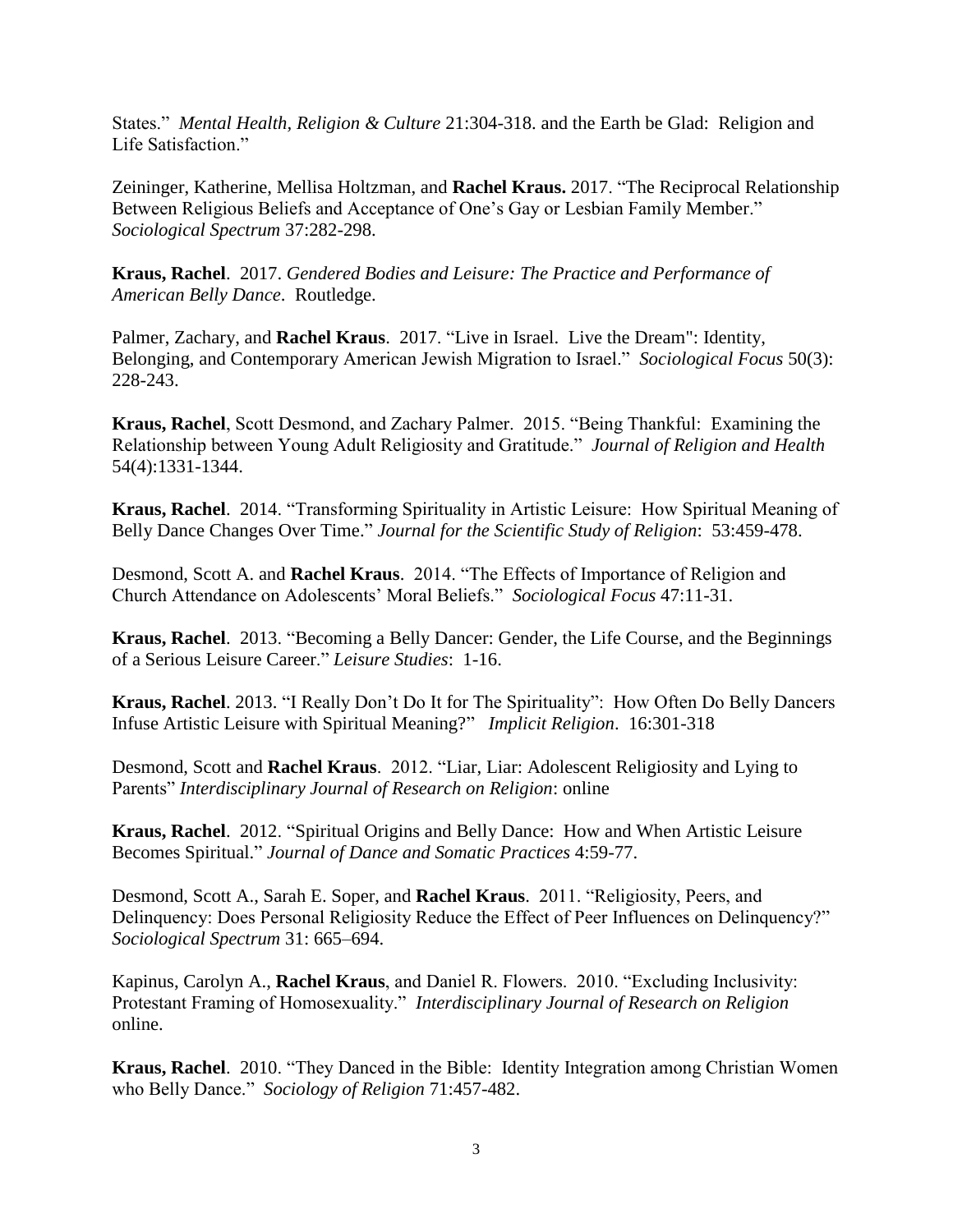**Kraus, Rachel**. 2010. "We are not Strippers: How Belly Dancers Manage a (Soft) Stigmatized Serious Leisure Activity." *Symbolic Interaction* 33:435-455.

**Kraus, Rachel**. 2010. "Restructuring Religion in Our Nation's Capital?: The Political Priorities of Washington Offices." *Sociological Focus* 43:24-40.

**Kraus, Rachel**. 2009. "Straddling the Sacred and Secular: Creating a Spiritual Experience through Belly Dance." *Sociological Spectrum* 29:598-625.

**Kraus, Rachel**. 2009. "The Many Faces of Spirituality and Belly Dance: A Conceptual Framework." *Implicit Religion* 12:51-72.

**Kraus, Rachel**. 2009. "'Thou Shalt Not Take the Name of Thy God in Vain': Religious Washington Offices' Use of God Talk." *Journal of Media and Religion* 8:115-137.

**Kraus, Rachel**. 2008. "You Must Participate: Violating Research Ethical Principles through Role-Play." *College Teaching* 56:131-136.

**Kraus, Rachel**. 2007. "Laity, Institution, Theology, or Politics?: Protestant, Catholic, and Jewish Washington Offices' Agenda Setting." *Sociology of Religion* 68:67-82.

Davidson, James D., **Rachel Kraus**, and Scott Morrissey. 2005. "Presidential Appointments and Religious Stratification in the U.S., 1789-2003." *Journal for the Scientific Study of Religion* 44:385-495.

### **Non-refereed Academic Publications**

**Kraus, Rachel**. 2008. "Role-Play." Pp. 168-175 in *Scaffolding for Student Success in Learning: Best Practices in Using Instructional Strategies,* edited by Bernadette E. Dietz and Lynn H. Ritchey. Washington, DC: American Sociological Association.

**Kraus, Rachel**. 2007. Book review, *The Catholic Church in State Politics: Negotiating Prophetic Demands & Political Realities*, by David Yamane, *Sociology of Religion*, 68:117-118.

**Kraus, Rachel**. 2004. Book review, *Faith-Based Initiatives and the Bush Administration: The Good, the Bad, and the Ugly,* by Jo Renee Formicola, Mary C. Segers, and Paul Weber. *Sociology of Religion* 65: 307-308.

### **Works in Progress**

**Rachel Kraus**. "Stage 4 (breast cancer) Needs More"

**Rachel Kraus**. "The Unheard Voices of People with Metastatic Breast Cancer (MBC)" Explanatory Sequential Mixed Methods project utilizing survey and interview data to examine how metastatic breast cancer patients make sense of and manage their diagnosis.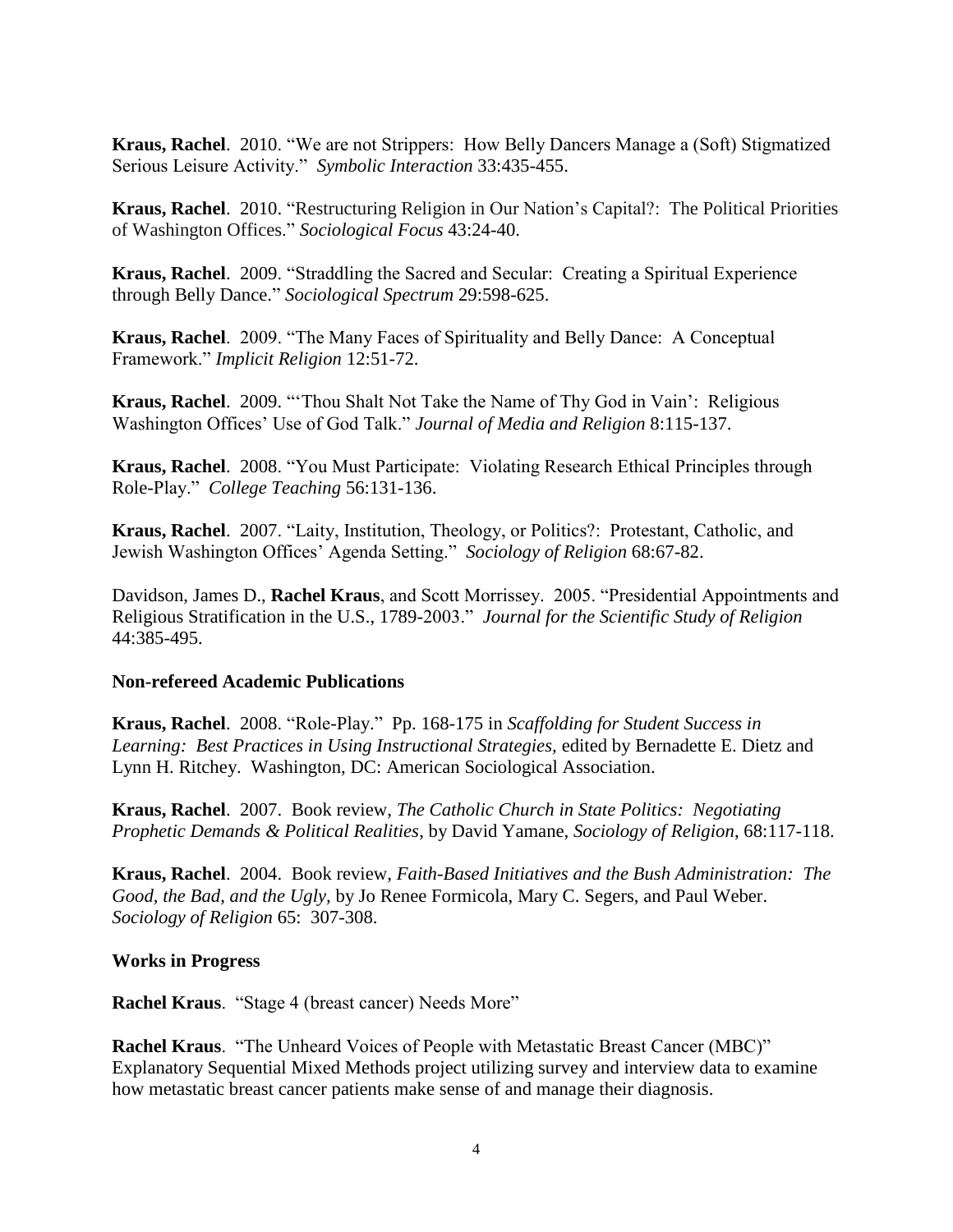**Rachel Kraus**. "I'm a Survivor?: Identity among Women in Metastatic Breast Cancer.

### **Papers Presented at Professional Meetings and Conferences**

- Developing Your Scholarly Identity. 2021. American Sociological Association Religion Section.
- Developing Your Scholarly Identity. 2020. American Sociological Association Religion Section.
- Kraus, Rachel. 2018. "Leaving Leisure: Existing the Belly Dancer Role" presented at the annual meeting of the North Central Sociological Association in Pittsburgh, PA.
- Kraus, Rachel. 2015. "The Double-Edged Sword of the Belly Dancing Body" presented at the annual meeting of the Society for the Study of Symbolic Interaction in Chicago, IL.
- Desmond, Scott A., Rachel Kraus, and Brendan J. L. Dugan. 2015. "Let the Heavens Rejoice and the Earth be Glad: Religion and Life Satisfaction" presented at the annual meeting of the North Central Sociological Association in Cleveland, Ohio.
- Kraus, Rachel, Scott A. Desmond, and Zachary Palmer. 2013. "Being Thankful: Examining the Relationship between Young Adult Religiosity and Gratitude" presented at the annual meeting of the Association for the Sociology of Religion in New York, New York.
- Kraus, Rachel. 2012. "Transforming Spirituality: How Spiritual Experiences with Belly Dance Change over Time" presented at the annual meeting of the Society for the Scientific Study of Religion in Phoenix, Arizona.
- Kraus, Rachel. 2012. "'I Don't Really Do It for the Spirituality': The Peripheral Role of Spirituality in Artistic Leisure" presented at the annual meeting of the Association for the Sociology of Religion in Denver, Colorado.
- Kraus, Rachel. 2011. "Becoming a Belly Dancer: Gender, Life Course, and the Attraction of Spiritual Leisure" presented at the annual meeting of the Association for the Sociology of Religion, Las Vegas, Nevada.
- Desmond, Scott and Rachel Kraus. 2010. "Liar, Liar: Adolescent Religiosity and Lying to Parents" presented at the annual meeting of the Society for the Scientific Study of Religion, Baltimore, Maryland.
- Kraus, Rachel. 2009. "Holistic Spirituality, Gender, and the Rise of a Belly Dance Subculture" presented at the annual meeting of Association for the Sociology of Religion, San Francisco, California.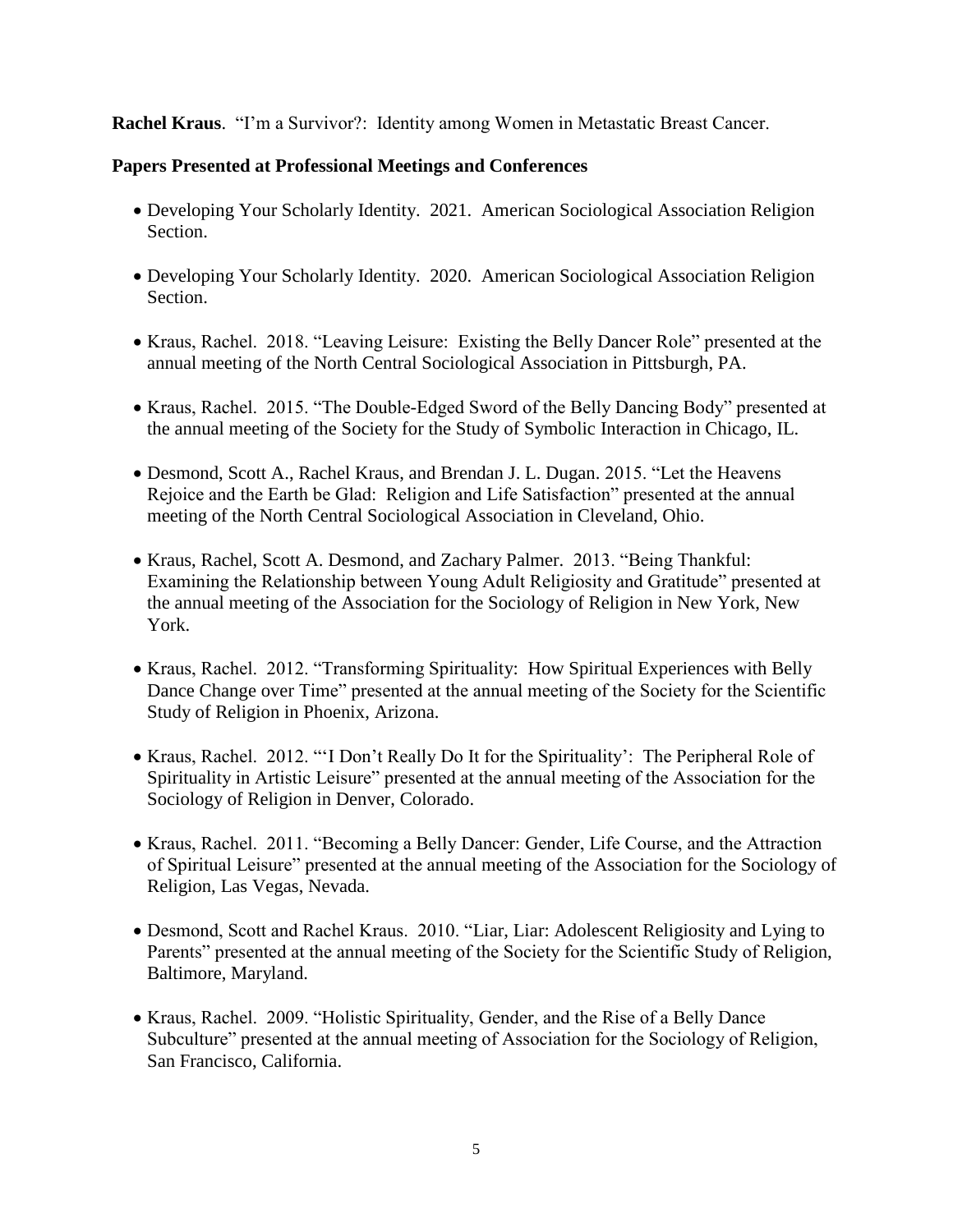- Kraus, Rachel. 2009. "Stage Naming Practices among Belly Dancers in the United States" presented at the annual meeting of the North Central Sociological Association, Dearborn, Michigan.
- Kraus, Rachel. 2008. "They Danced in the Bible: Religious Role Conflict among Belly Dancers." Presented at the annual meeting of the Association for the Sociology of Religion, Boston, Massachusetts.
- Kraus, Rachel. 2008. "We are not Strippers: Managing Public Misconception of Belly Dance." Presented at the annual meeting of the North Central Sociological Association, Cincinnati, Ohio.
- Kraus, Rachel. 2007. "Creating a Spiritual Experience through Belly Dance." Presented at the annual meeting of the Society for the Scientific Study of Religion, Tampa, Florida.
- Kraus, Rachel. 2007. "Embracing the Goddess?: The Religious Institutional Involvement and Spirituality of Belly Dancers." Presented at the joint annual meeting of the Midwest Sociological Society and the North Central Sociological Society, Chicago, Illinois.
- Kraus, Rachel. 2006. "Snake Arms, Shimmies, and Hip Circles: Seeking a Feminine-Centered Spirituality through Belly Dance." Presented at the annual meeting of the Society for the Scientific Study of Religion, Portland, Oregon.
- Desmond, Scott A. and Rachel Kraus. 2006. "God Matters, Ritual Doesn't?: The Effects of Importance of Religion and Church Attendance on Moral Beliefs." Presented at the annual meeting of the Association for the Sociology of Religion, Montreal, Quebec.
- Kraus, Rachel. 2006. "Fighting a Culture War?: The Political Priorities of Washington Offices." Presented at the annual meeting of the Association for the Sociology of Religion, Montreal, Quebec.
- Kraus, Rachel. 2006. "You Must Participate: Using Role-Play to Teach Research Ethics." Presented at the annual meeting of the North Central Sociological Association, Indianapolis, Indiana.
- Kraus, Rachel. 2005. "Constituency, Institution, Theology, or Politics? What Matters to Washington Offices." Presented at the annual meeting of the Association for the Sociology of Religion, Philadelphia, Pennsylvania.
- Kraus, Rachel. 2004. "'Thou Shalt Not Take the Name of Thy God in Vain': National Religious Advocacy Groups' Use of God Talk." Presented at the annual meeting of the Association for the Sociology of Religion, San Francisco, California.
- Kraus, Rachel. 2004. "Should the Jewish Community be Viewed as 'Monolithic?': A Comparative Analysis of Reform and Orthodox Washington D.C. Offices." Presented at the annual meeting of the Association for the Sociology of Religion, San Francisco, California.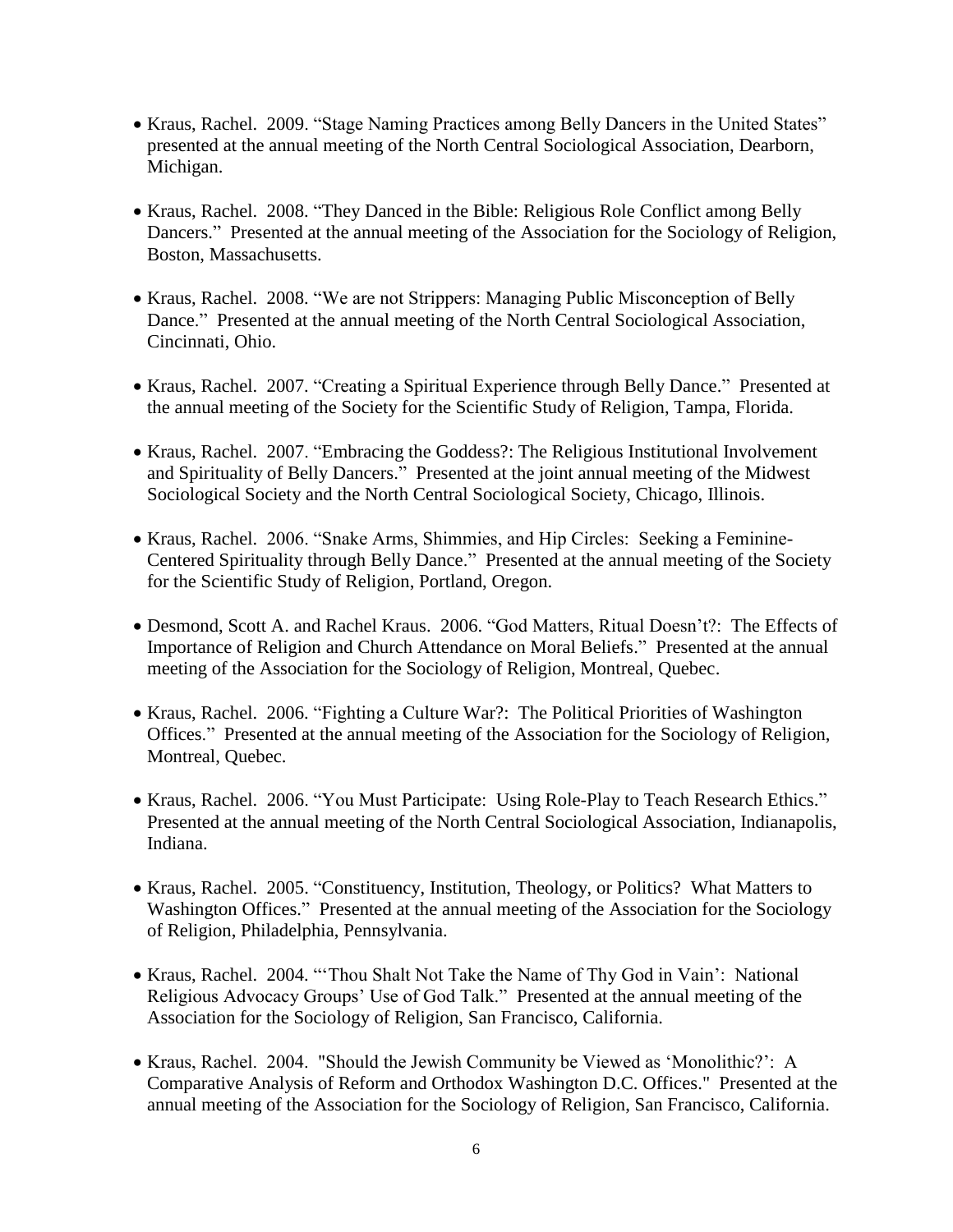- Kraus, Rachel. 2004. "Capitol Hill Religious Advocacy Groups: Priorities, Procedures, and Problems." Presented at the Symposium on Religion and Politics, Grand Rapids, Michigan.
- Kraus, Rachel. 2003. "Western Faith Traditions on Capitol Hill: Social Origins of Washington Offices." Presented at the annual meeting of the Society for the Scientific Study of Religion, Norfolk, Virginia.
- Davidson, James D., Rachel Kraus, and Scott Morrissey. 2003. "Presidents, Political Appointments and Religious Stratification in America, 1789-2003." Presented at the annual meeting of the Society for the Scientific Study of Religion, Norfolk, Virginia.
- Davidson, James D. and Rachel Kraus. 2003. "The Role Political Appointment Plays in the Persistence of Religious Stratification: The Religious Affiliation of Presidents and Supreme Court Justices." Presented at the annual meeting of the North Central Sociological Association, Cincinnati, Ohio.
- Kraus, Rachel. 2001. "News Representations of Male and Female Political Candidates: The Need for a Second Look." Presented at the annual meeting of the North Central Sociological Association, Louisville, Kentucky.
- Kraus, Rachel. 2000. "News Representations of Male and Female Candidates in a 1984, 1993, and 1994 Campaign: A Research Agenda." Presented at the annual meeting of the Association for Humanist Sociology, Covington, Kentucky.
- Kraus, Rachel. 2000. "Public Attitudes toward Religious Groups in Politics." Presented at the Annual Meeting of the North Central Sociological Association, Pittsburgh, Pennsylvania.
- Kraus, Rachel. 1998. "Religion and Abortion: The Role of Jewish Interest Groups in Supreme Court Cases." Presented at the annual meeting of the Southern Political Science Association, Atlanta, Georgia.

### **Other Professional Meeting Activities**

- Organizer and Convener. 2018. Author-Meets-Critics discussion of *Paranormal America* 2<sup>nd</sup> ed. by Christopher D. Bader et al. at the annual meeting of the Association for the Sociology of Religion, Philadelphia, PA.
- Panelist. 2018. "Online Teaching" at the annual meeting of the North Central Sociological Association, Pittsburgh, PA.
- Panelist. 2017. "Teaching Sociology of Religion" at the annual meeting of the Association for the Sociology of Religion, Montreal, QC.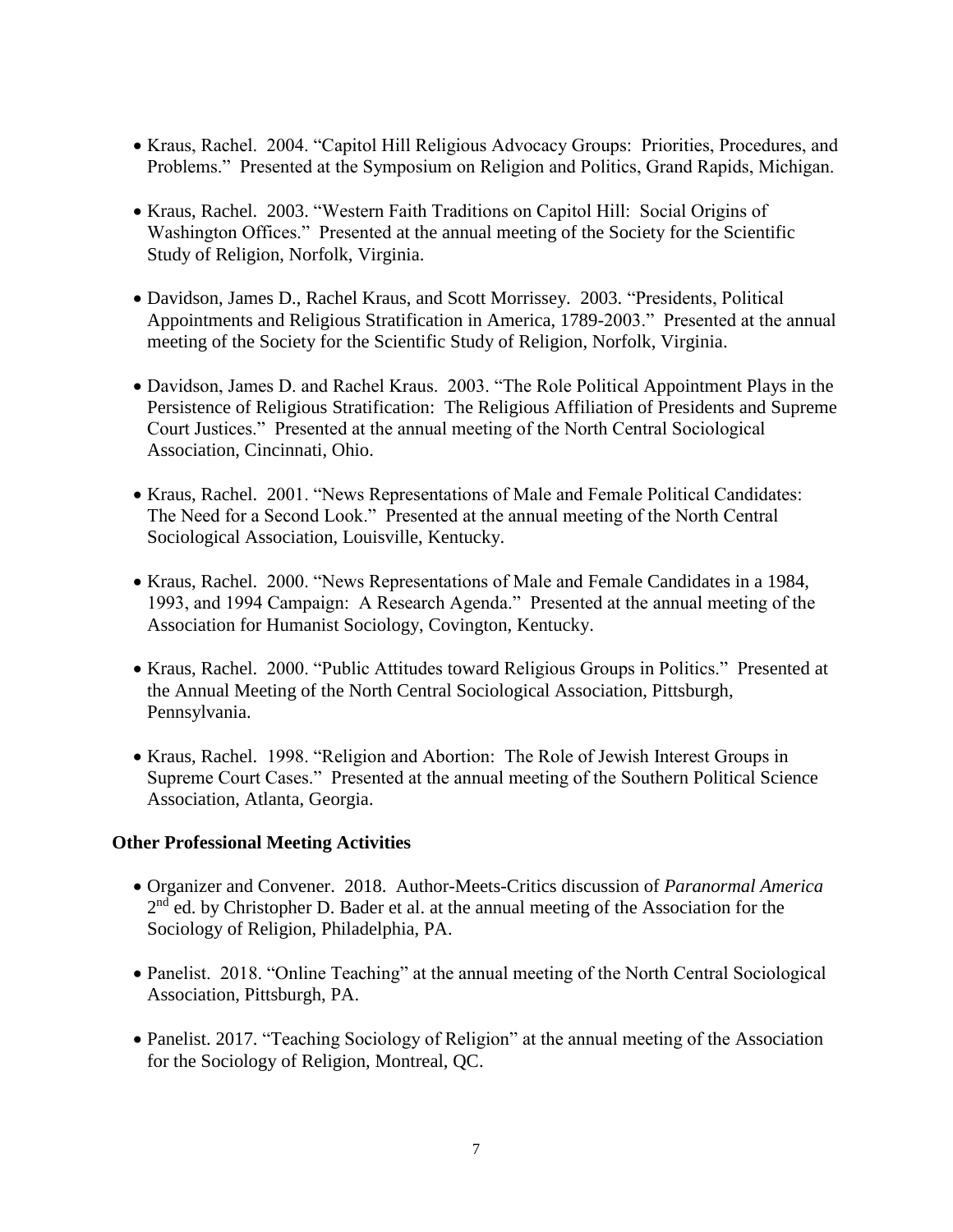- Panelist. 2017. "Surviving Graduate School and Navigating the Job Market" at the annual meeting of the Association for the Sociology of Religion, Montreal, QC.
- Session co-organizer and panelist. 2016. "Teaching Sociology of Religion and Spirituality" at the annual meeting of the Association for the Sociology of Religion, Seattle, WA.
- Session co-organizer and panelist. 2015. "Teaching Sociology of Religion and Spirituality" at the annual meeting of the Society for the Scientific Study of Religion, Newport Beach, CA.
- Panelist. 2015. Session titled "Voices of Experience: Teaching Research Methods and Statistics" at the annual meeting of the North Central Sociological Association, Cleveland, Ohio.
- Session organizer and convener. 2014. Session titled "Grant Writing" at the annual meeting of the North Central Sociological Association, Cincinnati, Ohio.
- Session organizer and convener. 2014. Session titled "Choosing and Applying to Graduate School" at the annual meeting of the North Central Sociological Association, Cincinnati, Ohio.
- Session organizer and convener. 2014. Session titled "Publishing Journal Articles" at the annual meeting of the North Central Sociological Association, Cincinnati, Ohio.
- Panelist. 2014. Session titled "Teaching Gender and Sexuality" at the annual meeting of the North Central Sociological Association, Cincinnati, Ohio.
- Session organizer and convener. 2013. Session titled "Choosing a Graduate Program" at the annual meeting of the North Central Sociological Association, Indianapolis, Indiana.
- Session organizer and convener. 2012. Session titled "Choosing a Graduate Program" at the annual meeting of the North Central Sociological Association, Pittsburgh, Pennsylvania.
- Session organizer and convener. 2007. Session titled "Writing Grant Proposals" at the annual meeting of the Association for the Sociology of Religion, New York, New York.
- Session organizer and convener. 2007. Session titled "Publishing Journal Articles and Books" at the annual meeting of the Association for the Sociology of Religion, New York, New York.
- Session organizer and convener. 2006. Two sessions titled "The Social Significance of Religion" at the annual meeting of the North Central Sociological Association, Indianapolis, Indiana.
- Session convener. 2005. Session titled "Religion, Crime, and Incarceration" at the annual meeting of the Society for the Scientific Study of Religion, Rochester, New York.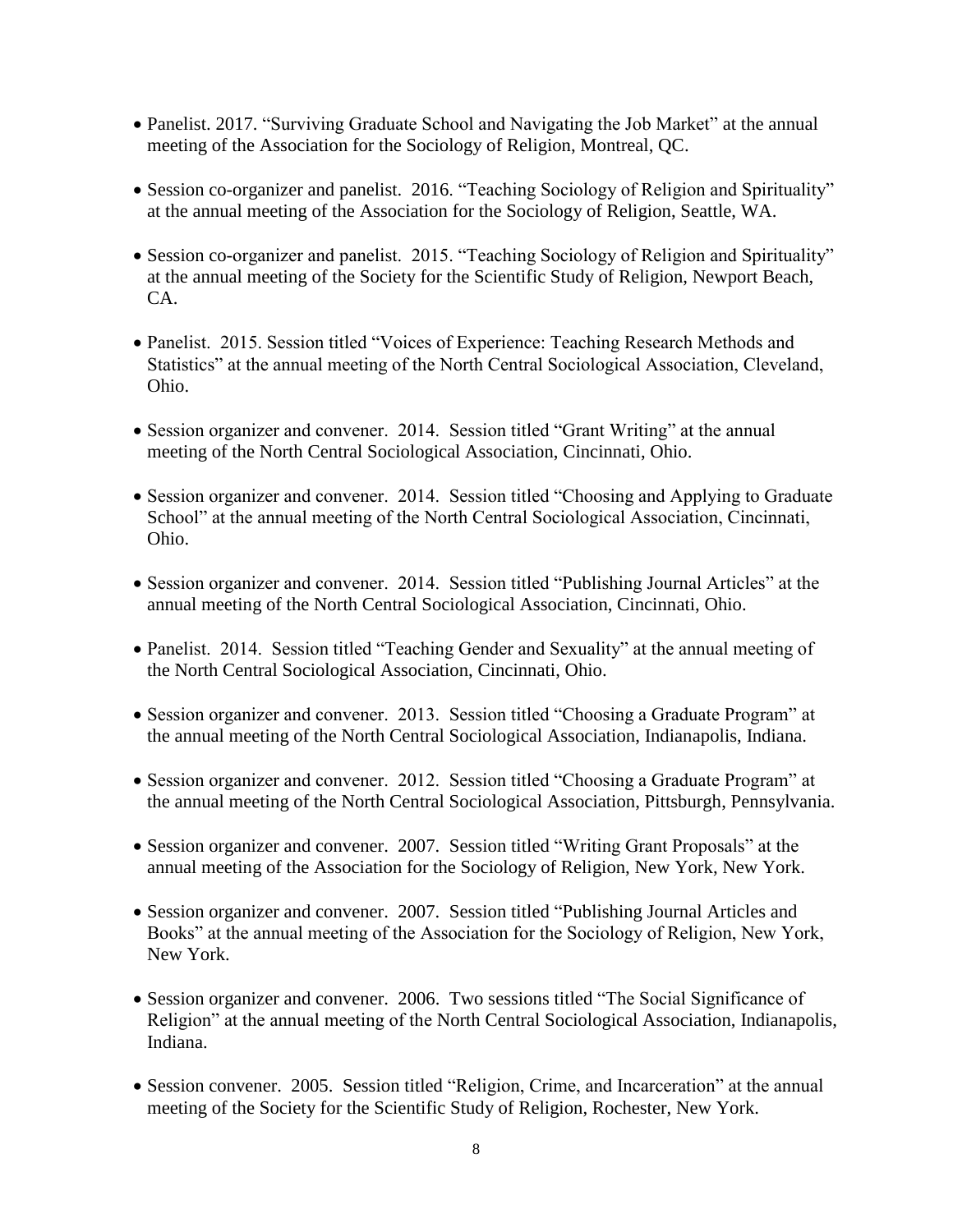- Session member. 2005. Session titled "Author Meets Critics: David Yamane's *The Catholic Church in State Politics: Negotiating Prophetic Demands and Political Realities*" at the annual meeting of the Association for the Sociology of Religion, Philadelphia, Pennsylvania.
- Session convener. 2005. Session titled "Post-Election Reflections" at the annual meeting of the Association for the Sociology of Religion, Philadelphia, Pennsylvania.
- Session convener. 2005. Session titled "Author Meets Critics: Arthur E. Farnsley II, N.J. Demerath III, Etan Diamond, Mary L. Mapes, and Elfriede Wedam's *Sacred Circles, Public Squares: The Multicentering of American Religion*" at the annual meeting of the Association for the Sociology of Religion, Philadelphia, Pennsylvania.
- Session co-leader (with Keith A. Roberts). 2004. Session titled "Teaching Workshop: Teaching Sociology of Religion" at the annual meeting of the North Central Sociological Association, Cleveland, Ohio.

#### **Research Grants and Awards**

Kraus, Rachel. 2019. The Louisville Presbyterian Theological Seminary (Louisville Institute). \$29,867.00.

Kraus, Rachel. 2019. Society for the Scientific Study of Religion, \$4,893

Kraus, Rachel. 2013. Ball State University. President's Travel Fund, \$397.

Kraus, Rachel. 2011. Association for the Sociology of Religion, \$2,000.

Kapinus, Carolyn and Rachel Kraus. 2008. Foundation for the Scientific Study of Sexuality Grants-in Aid, \$1,000.

Kraus, Rachel. 2007. New Faculty Research Grant, Ball State University, \$4,608.

Kraus, Rachel. 2007. John W. Fisher Faculty Research Fellowship, Ball State University, \$3,000.

Kraus, Rachel. 2004. Purdue Research Foundation Summer Research Grant, Purdue University, \$1,960/summer

Kraus, Rachel. Finalist. 2004. Charlotte W. Newcombe Doctoral Dissertation Fellowship, Woodrow Wilson National Fellowship Foundation, \$17,500.

Kraus, Rachel. 2003. Purdue Research Foundation Summer Research Grant, Purdue University, \$1,960/summer.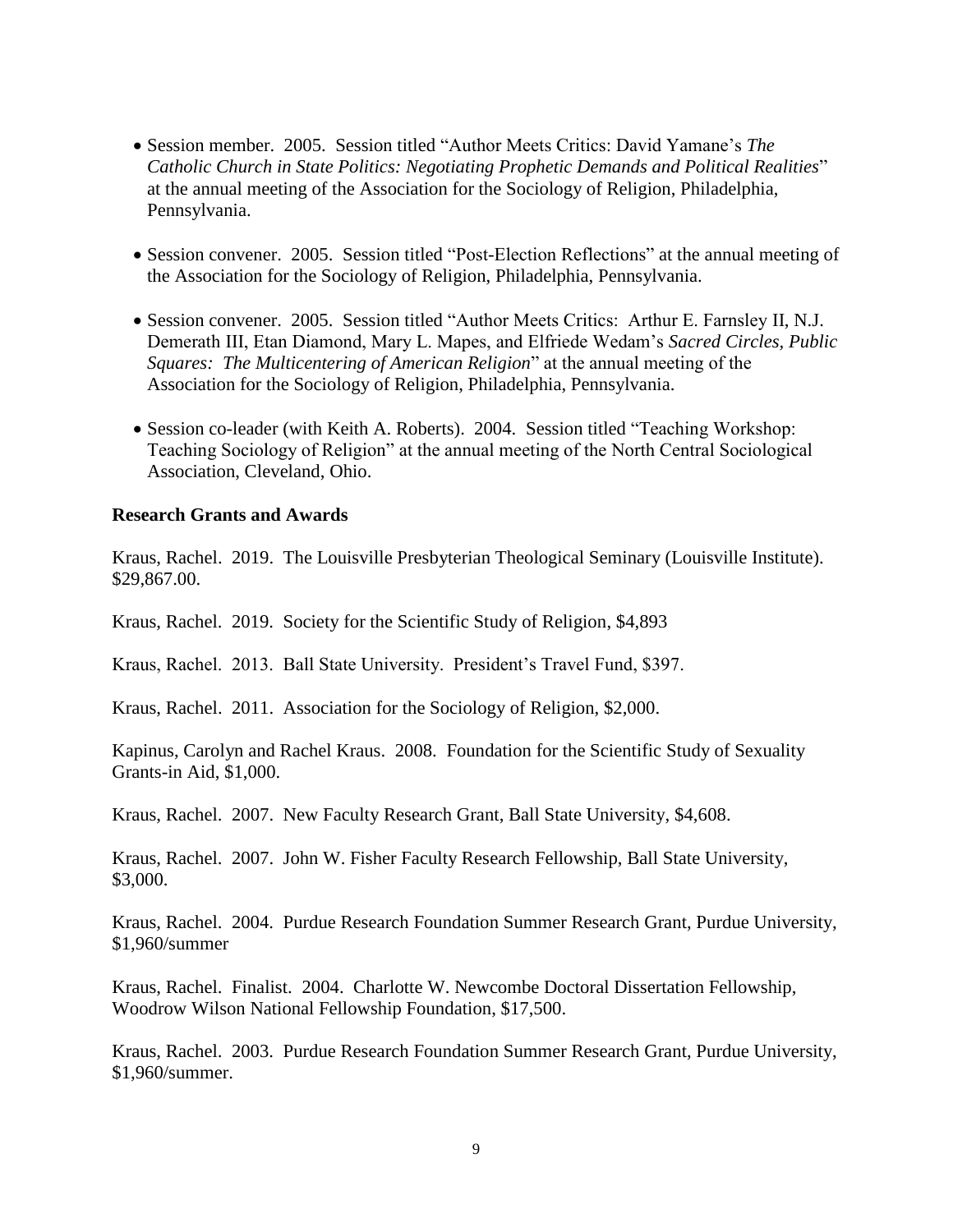Kraus, Rachel. 2003. Walter Hirsch Dissertation Research Award, Purdue University, \$500.

Kraus, Rachel. 2003. Graduate Student Government Travel Grant, Purdue University, \$200.

# **TEACHING**

# **Courses Taught**

At Ball State University (Muncie, IN):

- Qualitative Methods Independent Study 2016 (1 student)
- Sociology of Religion Independent Study 2013 (2 students)
- Social Problems 2005-2010 (11 sections of 100-125 students)
- Undergraduate Research Methods 2005-2021 (12 sections of 28 students)
- Sociology of Religions 2007- 2020 (6 sections of 20-40 students)
- Sociological Inquiry (Graduate Research Methods) 2009-2015 (8 sections of 5-15 students)
- Graduate Qualitative Methods 2021 (1 section of 10 students)
- Society and the Individual 2012-2019 (6 sections of 20-100 students)
- Sociology of Gender 2009-present (ongoing online course and 6 on campus sections of 78-175 students in 2013, 2014, 2015, 2016, 2017, 2018, 2021
- Spirituality, Self, and Society 2010-2019 (ongoing online course)
- Graduate Seminar (5 weeks on lived religion and spirituality) 2015, 2016, 2017 (3 sections of 11 students)

At Purdue University (West Lafayette, IN):

- Religion in America 2001-2005 (9 sections of 40-60 students each)
- Social Problems 2003 (2 sections of 40 students each)

At Ivy Tech State College (Lafayette, IN):

Introduction to Sociology 2004 (1 section, 15 students), 2003 (1 section, 15 students)

### **Teaching Recognition and Awards**

- Ball State Ruth Peter's chapter of the National Residence Hall Honorary Recognition, 2018
- Committee for the Education of Teaching Assistants Award, Purdue University, 2005
- Graduate Student Award for Outstanding Teaching, Purdue University, 2004

### **Immersive Learning Project Consultant**

Gender consultant for *Women in American Film Sound* project at the Virginia Ball Center, Fall 2017. I led two 5-hour seminars on gender in society, the media, and work. Vanessa Ament, Edmund F. and Virginia B. Ball Endowed Chair in Telecommunications was the VBC Fellow supervising the project.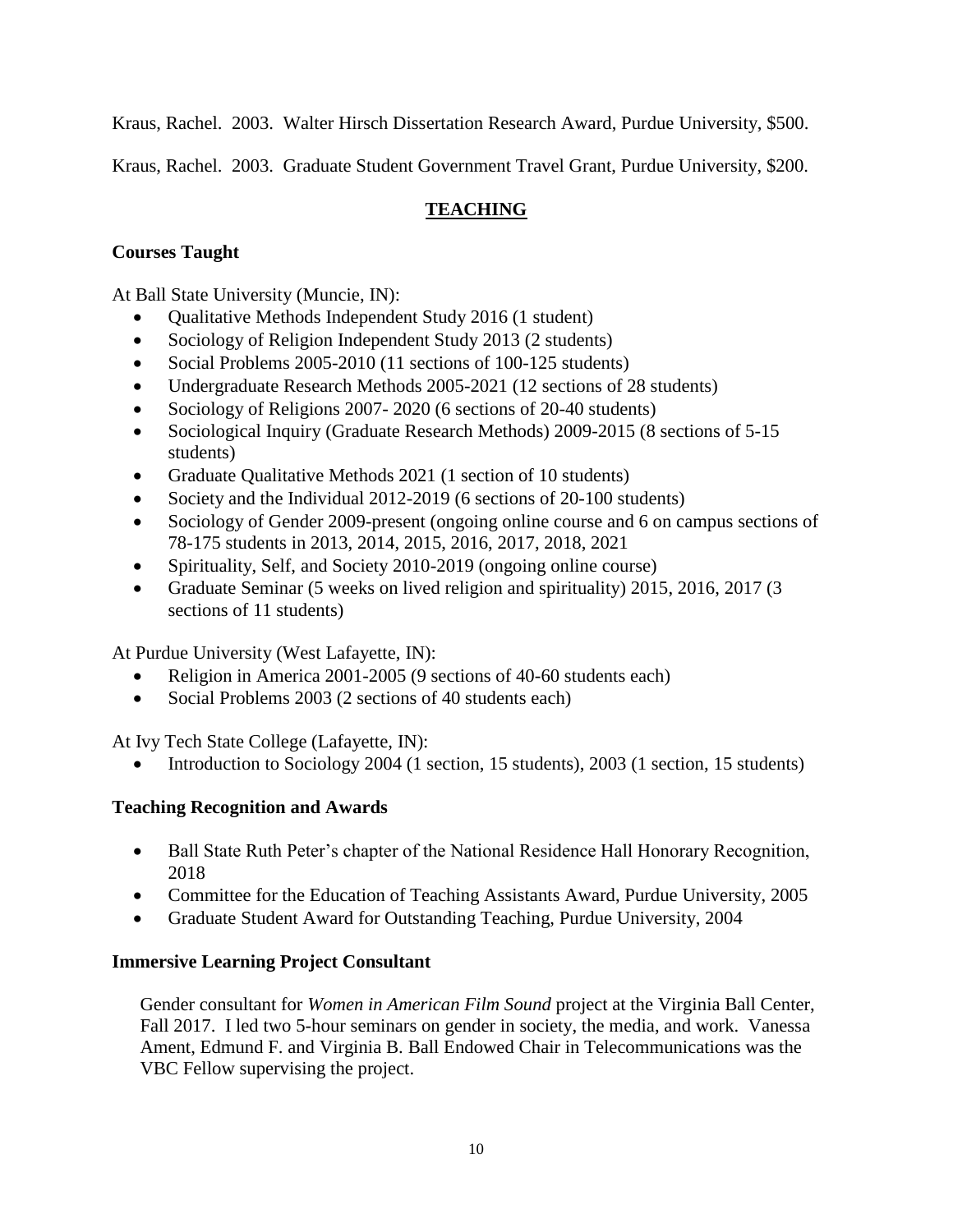### **Advising**

*Thesis Chair* Erica Fox, August 2020 - present Leilani Pierce, August 2018-completed May 2020 Morgan Self, February 2017-completed May 2018 Jordan Reinoehl, December 2015 – completed July 2017 Zachary Palmer, October 2012-completed May 2014 Cheri Ellefson, April 2011- completed summer 2012 Morgan Roddy, December 2010- completed summer 2012 Jessica Metcalf, January 2010- completed May 2011

*Thesis Committee Member* (all students are in Sociology except where noted) Terence Lightning, 2021 Rachael Finchum, November 2018 - 2020 Brandon Million, September 2018 – 2020 Amber Urban, November 2018-2020 Peter Moskalew, November 2018 – 2020 Chelse Locke, Anthropology, January 2017-present Alexcia M. Kilgore (Co-Chair), Psychological Science, March 2017-completed May 2018 Saša E. Vann (Sport & Exercise Psychology), September 2017-completed June 2018 Jossyah Nagawbo Budreau, February 2017- completed May 2018 Wes Heath, January 2015-completed summer 2016 Katie Zeininger, April 2013-completed summer 2014 Shawn Teague, March 2012-completed summer 2013 Naomi Sloan, March 2011-completed May 2012 Daniel R. Flowers, March 2007- completed May 2008 Steven J. Hawks, March 2006- completed April 2007

### *Doctoral Committee Member*

- Eric Lee Lakanen, Doctor of Music candidate with a focus on cello performance, January 2017-present
- Ishbah Cox, Doctor of Music candidate with a focus on wind conducting with a secondary in euphonium pedagogy, September 2015-present
- Lorna Timmerman, Doctor of Education with a focus on Adult, Higher, and Community Education, Sociology Cognate Representative, January 2010 completed May 2014 \*winner of the 2014 Ball State University Alumni Association Distinguished Dissertation Award

*Independent Study Supervisor* Audrey Loomis, Honors Thesis, Fall 2018 - present Brooke Bonnell, Spring 2019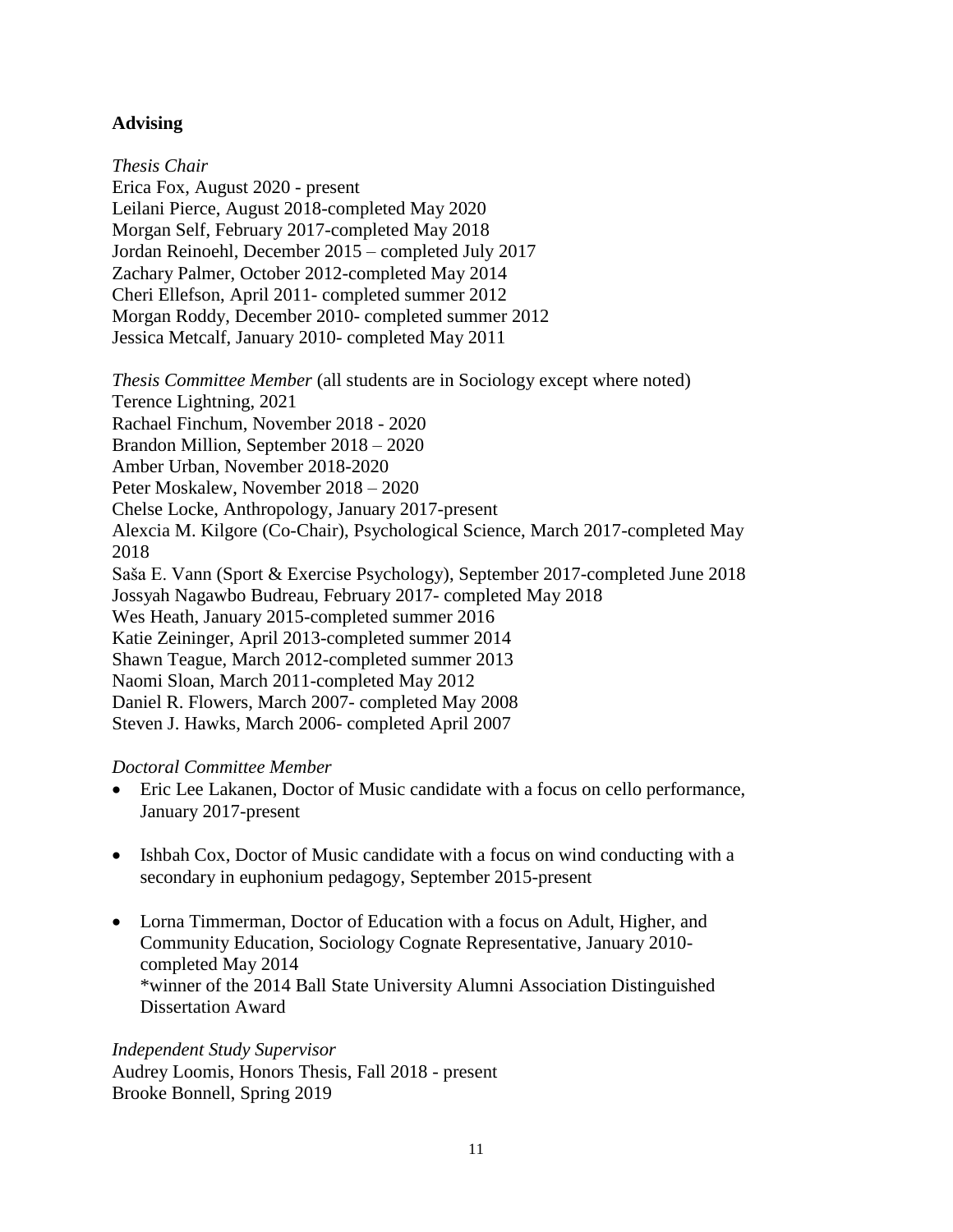Sarah Wheat, Fall 2016 Naomi Sloan, completed Spring 2012 Morgan Roddy, completed Summer 2011

*Internship Supervisor* Lindsey Eid, completed Fall 2006 Ashley Baker, completed Fall 2006

*Undergraduate Honors Supervisor* Lauren Tvaroha, January 2017-present

### **Invited Talks/Class Workshops**

- "Examining the Unheard Voices of People with Metastatic Breast Cancer." Ball State University's Women's Week Women and Gender Studies Affiliate Research Panel. March 18, 2019.
- "(How) Can Spirituality Exist Outside of Religion?" Public discussion part of the BSU Philosophy Department's Big Questions Big Ideas series. November 9, 2017, Kennedy Library, Muncie, IN.
- "Writing Literature Reviews," Workshop for Ball State University, Bracken Library, Fall semesters of 2011-2021.
- "Understanding the Wage Gap," Invited presentation for Ball State University's Women in Business group, February 2015.
- "Transforming Spirituality in Artistic Leisure: How Spiritual Meaning of Belly Dance Changes Over Time," Invited presentation for the Northwestern University Ethnography Workshop, March 2014.
- "Gender and the Belly Dancing Body," Guest lecture at Butler University, Course titled "Dance, Gender, and the Body," February 2014.
- "Move Your Belly: The Rewards and Challenges of Participating in a Belly Dance Subculture." Presentation at Ball State University, Women's Week, 2010.
- "Qualitative Interviewing." Workshop for Ball State University, Department of Sociology, Capstone course, 2010.
- "Conducting Qualitative Research." Workshop for Ball State University, Department of Sociology, Sociological Inquiry course, 2008.
- "Religion and the Media." Presented at Kaleidoscope, Diversity Conference, Ball State University, 2006.

### **SERVICE**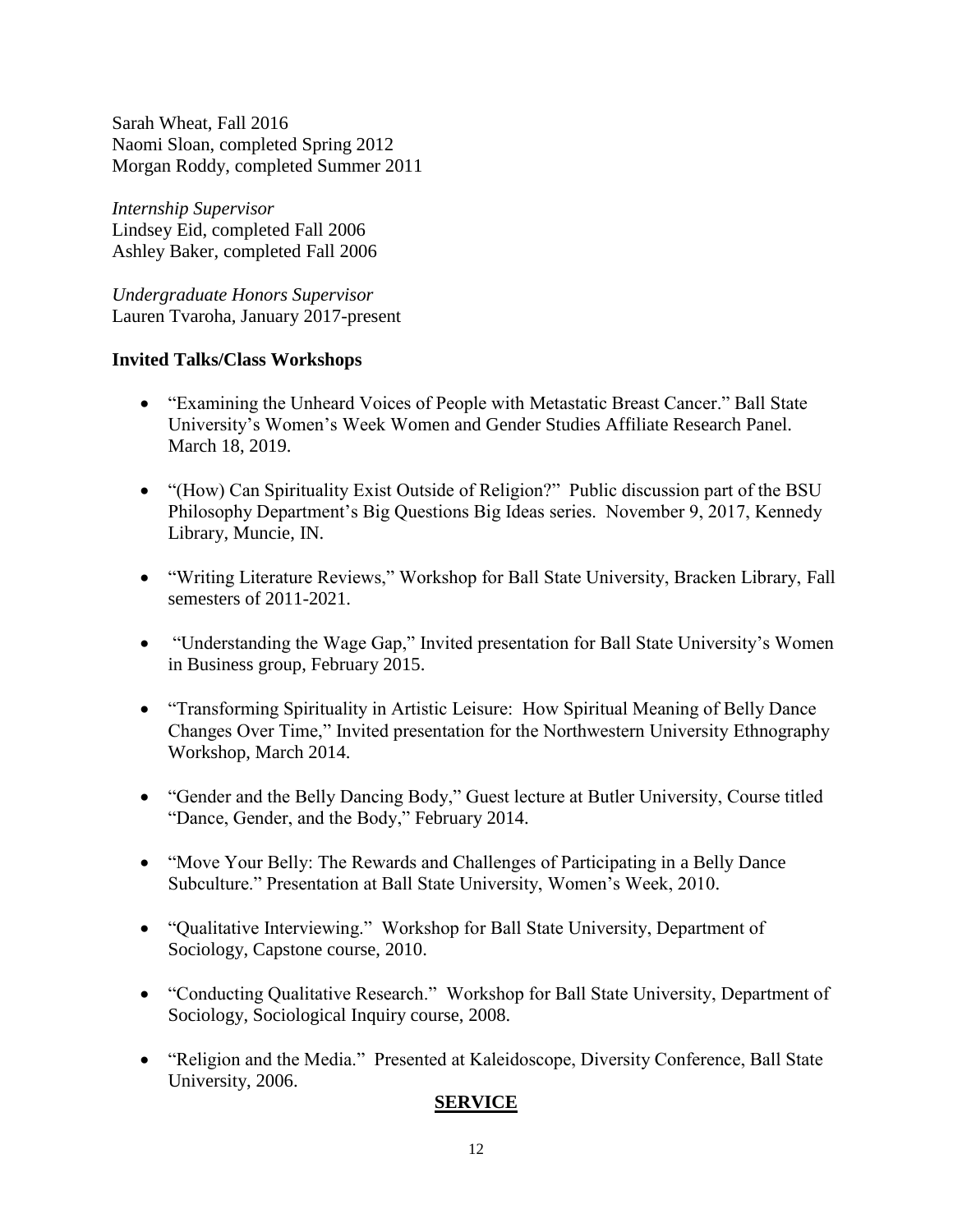# **Department of Sociology, Ball State University**

| 2017-2018                          | Member                    | <b>Search Committee</b>                                     |
|------------------------------------|---------------------------|-------------------------------------------------------------|
| 2015-present, 2007-2009            | Co-advisor                | Alpha Kappa Delta, International<br>Sociology Honor Society |
| 2010-present, 2006-2007            | Member                    | <b>Promotion and Tenure Committee</b>                       |
| 2018-2019, 2016-2017,<br>2014-2015 | Chair                     | <b>Promotion and Tenure Committee</b>                       |
| 2010-2014                          | Director                  | <b>Graduate Committee</b>                                   |
| 2015-2016, 2011-2012               | Chair                     | <b>Salary Committee</b>                                     |
| 2018-2019, 2014-2015,<br>2010-2011 | Member                    | <b>Salary Committee</b>                                     |
| 2008-2010                          | Sociology Major Advisor   | Undergraduate Committee                                     |
| 2005-2010                          | Member                    | <b>Undergraduate Committee</b>                              |
| 2008                               | <b>Assistant Director</b> | <b>Undergraduate Committee</b>                              |
| 2005-2007                          | Coordinator, Sole Member  | Colloquium Committee                                        |
| 2006-2007                          | Member                    | Core Curriculum Committee                                   |
| 2006-2007                          | Coordinator, Sole Member  | Sociology Computer Lab                                      |
| 2005-2006                          | Member                    | <b>Social Activities Committee</b>                          |

# **College of Sciences and Humanities, Ball State University**

| 2018-2022  | Member and Secretary | Promotion and Tenure Committee            |
|------------|----------------------|-------------------------------------------|
| 2016-2017, | Member               | <b>Promotion and Tenure Committee</b>     |
| 2014-2015  |                      |                                           |
| 2016-2017  | Chair                | Promotion and Tenure Appeals Committee    |
| 2014-2015  |                      |                                           |
| Fall 2017  | Member               | Dept. of Criminal Justice and Criminology |
|            |                      | <b>Promotion and Tenure Committee</b>     |

# **Ball State University**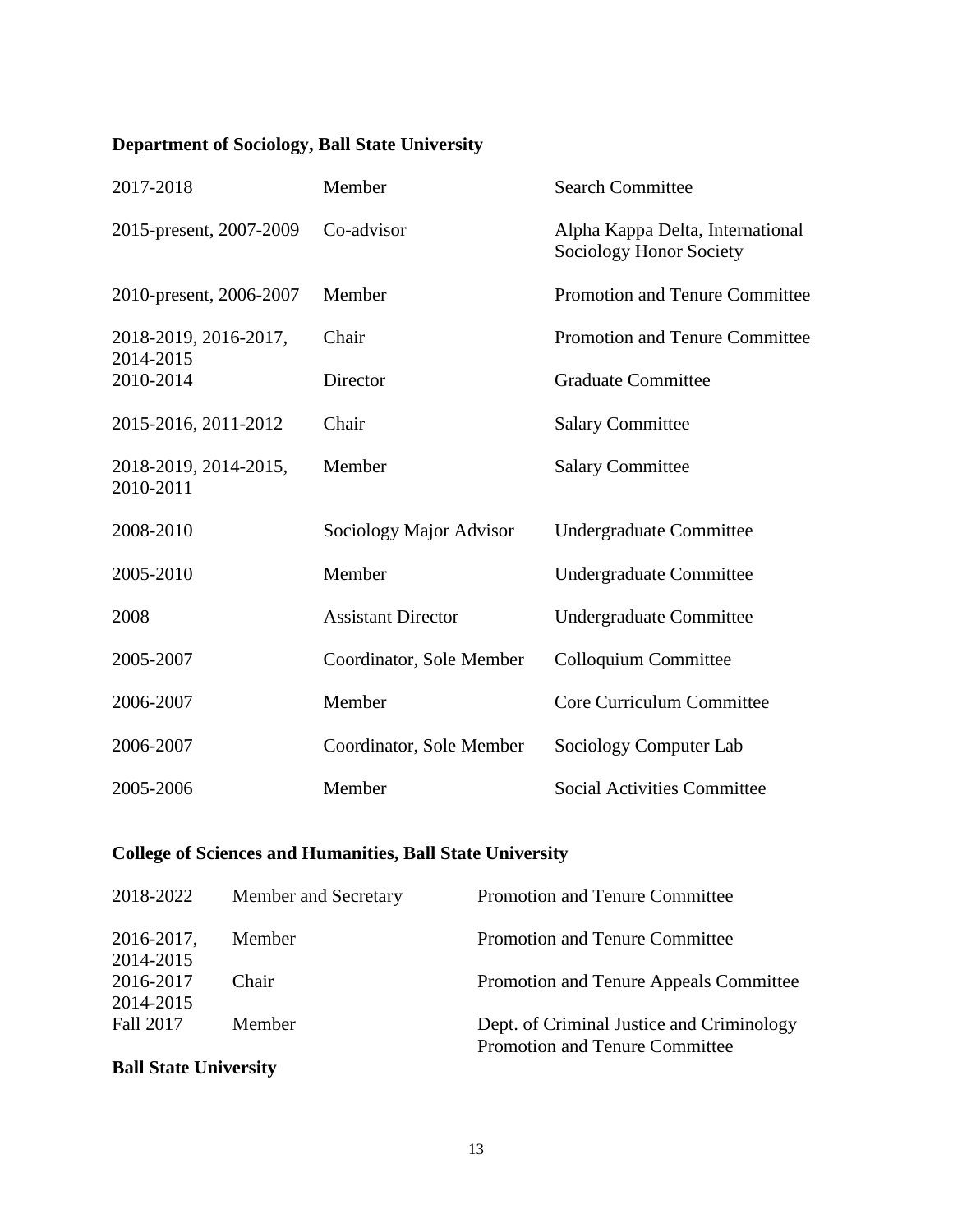| 2018-present                                  | Member and Secretary                         |                                                                                           | <b>Faculty Council</b>                                                      |  |  |
|-----------------------------------------------|----------------------------------------------|-------------------------------------------------------------------------------------------|-----------------------------------------------------------------------------|--|--|
| 2015-2018                                     | Member and Secretary                         |                                                                                           | <b>University Senate</b>                                                    |  |  |
| 2008-Present                                  | Co-founder and Faculty<br>Advisor            |                                                                                           | <b>BSU Belly Dance Club</b>                                                 |  |  |
| 2018-Present                                  | <b>Faculty Advisor</b>                       |                                                                                           | BSU Chapter of Active Minds, a NPO<br>supporting mental health for students |  |  |
| 2014-2018<br>2008-2012                        | Chair, Secretary, Member<br>in various years |                                                                                           | Events Programming and Scheduling<br>Committee                              |  |  |
| 2005-2018                                     | Member                                       |                                                                                           | Center for Middletown Studies Advisory Board                                |  |  |
| <b>Service to the Discipline of Sociology</b> |                                              |                                                                                           |                                                                             |  |  |
| 2016-2024                                     | Executive<br>Officer                         | Association for the Sociology of Religion                                                 |                                                                             |  |  |
| 2015-2019                                     | Secretary                                    | North Central Sociological Association                                                    |                                                                             |  |  |
| 2015-2016                                     | Chair                                        | Society for the Scientific Study of Religion Distinguished Book<br><b>Award Committee</b> |                                                                             |  |  |
| 2014-2015                                     | Member                                       | Society for the Scientific Study of Religion Distinguished Book<br><b>Award Committee</b> |                                                                             |  |  |
| 2013-14                                       | Vice President                               | North Central Sociological Association                                                    |                                                                             |  |  |
| 2013-14                                       | Member                                       | Student Travel Awards Committee, Society for the Scientific<br><b>Study of Religion</b>   |                                                                             |  |  |
| 2012-13                                       | Vice President-<br>Elect                     | North Central Sociological Association                                                    |                                                                             |  |  |
| 2011-12                                       | Chair                                        | Robert J. McNamara Student Paper Award, Association for the<br>Sociology of Religion      |                                                                             |  |  |
| 2007                                          | Program Chair                                | Annual meeting of the Association for the Sociology of Religion                           |                                                                             |  |  |

# **Service Related Grants**

Kraus, Rachel. 2011. Graduate School Grant for Recruitment. \$250.00.

# **Reviewer for Scholarly Journals**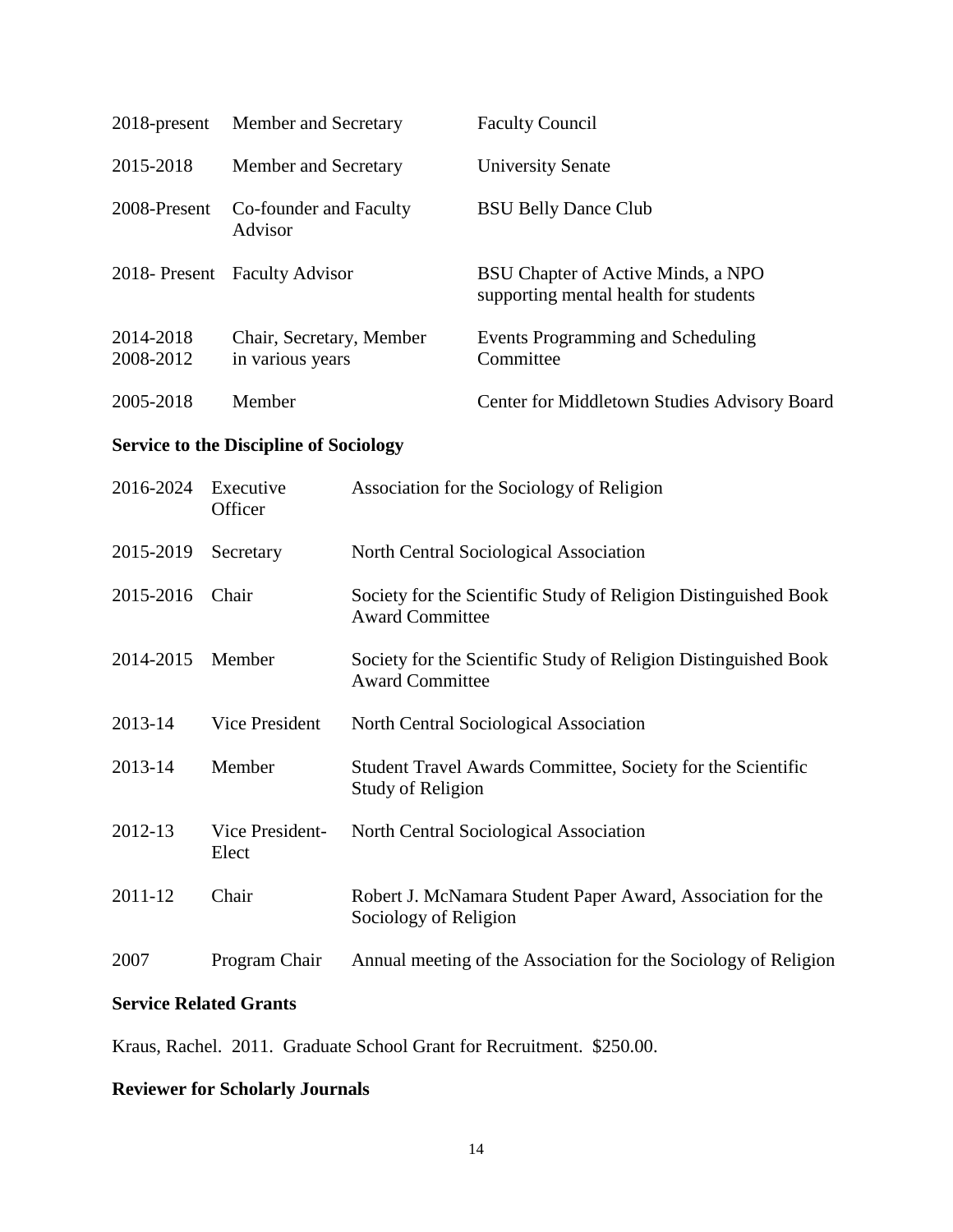Editorial Board Member (review one to two articles per year per journal): *Sociology of Religion*, 2012-present *Dance, Movement, and Spiritualities*, 2011-present

Ad hoc Reviewer (review one article per year per journal): *Sport in Society, 2015 Women, Politics, and Policy,* 2014 *Leisure Studies,* 2014 *Leisure Sciences*, 2014, 2015 *Journal for the Scientific Study of Religion*, 2005, 2006, 2012, 2015 *Symbolic Interaction, 2012 Journal of Leisure Research, 2011, 2012 Politics and Religion,* 2009 *Gender and Society, 2008, 2013, 2015, 2016, 2017 Sociology of Religion*, 2006, 2007 *Sociological Quarterly, 2006, 2009 Interdisciplinary Journal of Research on Religion*, 2005, 2015

Book Chapter Reviewer

Reviewed "Bodies" in Gender: Ideas, Interactions, Institutions by Lisa Wade and Myra Marx Ferree for a 2<sup>nd</sup> edition, 2019.

### **Professional Memberships**

Association for the Sociology of Religion Society for the Scientific Study of Religion Religious Research Association North Central Sociological Association Phi Beta Kappa, an honorary society of college students and graduates Alpha Kappa Delta, International Sociology Honor Society

### **Service to the Community**

- Interview with Katie McDonald on portrayals of men and women in the media for a class project. November 12, 2018.
- Interview with Emily Helmer on stereotypes of LGBTQ+ for a class. November 9, 2018.
- Ball Bearings Interview with Kylie Kaiser on Sexual Education. October 12, 2017.
- I was interviewed for a Ball Bearings article (Ball State University magazine and one of the top collegiate magazines in the country) on women in STEM fields during the fall 2014 semester.
- I was interviewed for an article titled "Cultivating gratitude: Being thankful with some help from religious friends" by David Briggs. It was published on September 9, 2014 on the